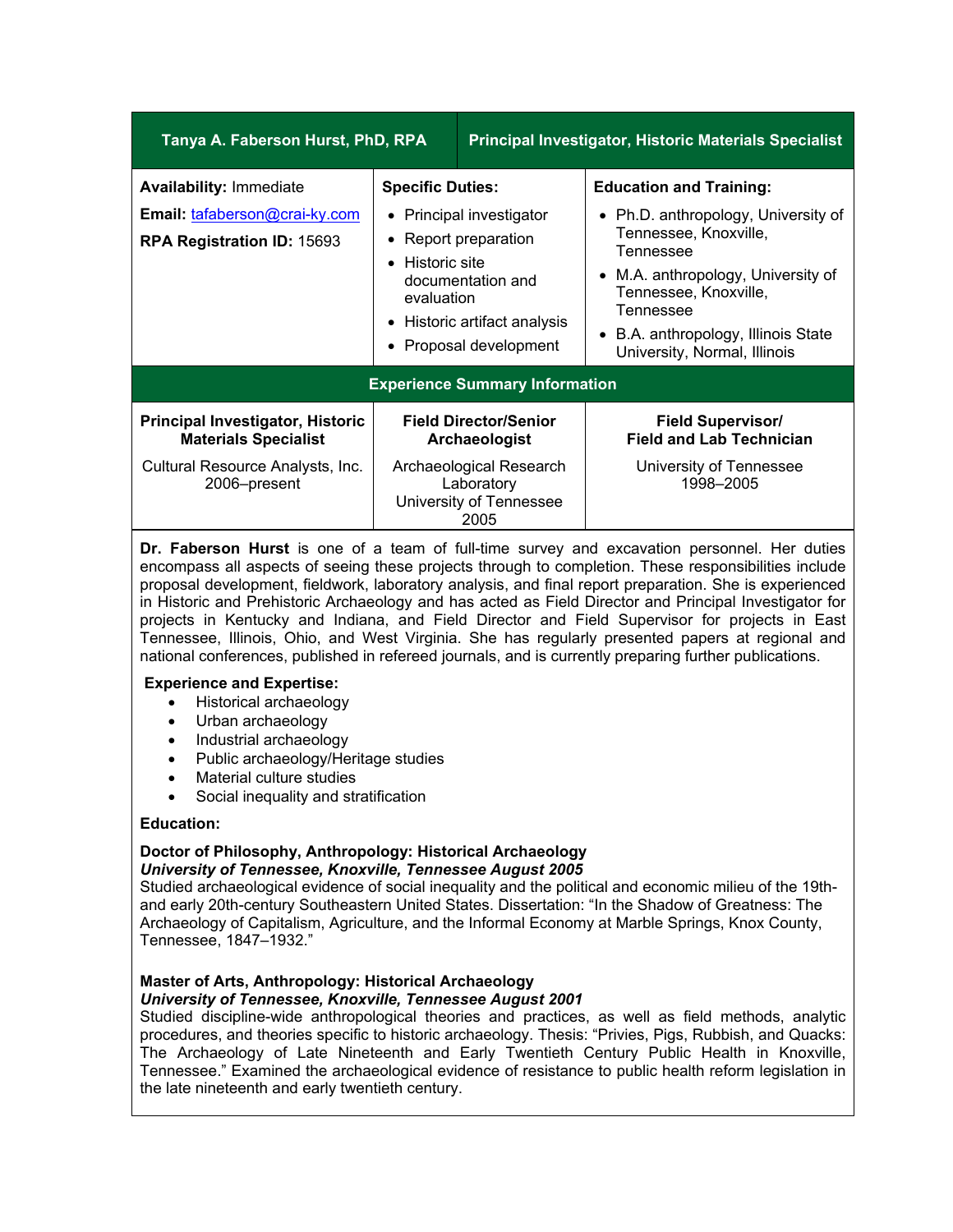# **Bachelor of Arts, Anthropology**

# *Illinois State University, Bloomington-Normal, Illinois May 1998*

Studied anthropology from the traditional four-field perspective, while minoring in biology. Completed extensively researched senior thesis on human skeletal pathology.

## **Archaeological Field Experience Highlights:**

- Principal Investigator, Phase III Data Recovery of Site 15Ol129 for the proposed extension of Old Henry Road (KY 3084) to Ash Avenue (KY 362) in Oldham County, Kentucky, 2021
- Principal Investigator, Phase II National Register of Historic Places Evaluation of Site 15Js193 for the proposed reconstruction of the US 68/KY 29 intersection north of Wilmore, Kentucky, 2020
- Principal Investigator, Phase II National Register of Historic Places Evaluation of Site 15Ol129 for the proposed extension of Old Henry Road (KY 3084) to Ash Avenue (KY 362) in Oldham County, Kentucky, 2019
- Principal Investigator, Phase I Survey, Green River Locks and Dams 3 and 5, and the Barren River Lock and Dam 1, deauthorization and disposal project in Butler, Muhlenberg, Ohio, and Warren Counties, Kentucky, 2018
- Principal Investigator, Phase II National Register of Historic Places Evaluation of the Russell House Site (15Ol147) for the proposed Old Floydsburg Road (CR 1209) bridge replacement in Oldham County, Kentucky, 2018
- Field Director, Phase II National Register of Historic Places Evaluation of Site 46KA681 for the Yeager Airport Protection Zone project, Kanawha County, West Virginia, 2017
- Principal Investigator, Data Recovery Investigations at the Bee Slough Dump (12Vg1357) for the Cass/Adams Sewer Relief Project, Evansville, Vanderburgh County, Indiana, 2017
- Field Director, archaeological monitoring for the restoration of the Blue Sulphur Springs Pavilion (46GB25) in Greenbrier County, West Virginia, 2016
- Field Director, Phase II National Register of Historic Places Evaluation of Sites 15Ms156, 15Ms159, and 15Ms166 for the East Kentucky Power Cooperative Spurlock Landfill Borrow Expansion (Area D), Mason County, Kentucky, 2014
- Principal Investigator, Phase II/III Data Recovery Investigations, Sites 15Jf813–15Jf817, 15Jf820, and Parcel 155 for the LSIORB (Louisville Southern Indiana-Ohio Bridges) Project, Downtown Louisville, Jefferson County, Kentucky, 2013
- Principal Investigator, Phase III (Stage 1) Data Recovery Investigations at Site 12Cl978 for the LSIORB Project, Downtown Jeffersonville, Clark County, Indiana, 2013
- Principal Investigator, Phase II National Register of Historic Places Evaluation of Site 15Jf745, Floyd's Fork Greenway Project, Jefferson County, Kentucky, 2011–2012
- Principal Investigator, Phase III Data Recovery Investigations in Davis Bottom (Site 15Fa284), Areas 3 and 5, Newtown Pike Extension—Southend Redevelopment Project, Lexington, Fayette County, Kentucky, 2009–2011
- Principal Investigator, Cultural Resource Survey for the Proposed U.S. Attorney's Office, Downtown Louisville, Jefferson County, Kentucky, 2010
- Principal Investigator, Cabbage Cemetery Relocation Project, Site 12W595, Warrick County, Indiana, 2009
- Principal Investigator, Phase I Survey, Proposed Western Kentucky Minerals Mine Expansion, Daviess County, Kentucky, 2008
- Field Director, Phase I Survey, Pond Creek 1 Mine expansion, Williamson County, Illinois, 2008
- Principal Investigator, Phase I Survey, Daniel Boone National Forest, Estill County, Kentucky, 2008
- Principal Investigator, Phase II Testing, Site 15Ck478, Lower Howard's Creek Nature and Heritage Preserve, Clark County, Kentucky, 2008
- Principal Investigator, Phase II Testing, Site 15Da229, Daviess County, Kentucky, 2008
- Principal Investigator, Phase I Survey, Lower Howard's Creek Nature and Heritage Preserve, Clark County, Kentucky, 2007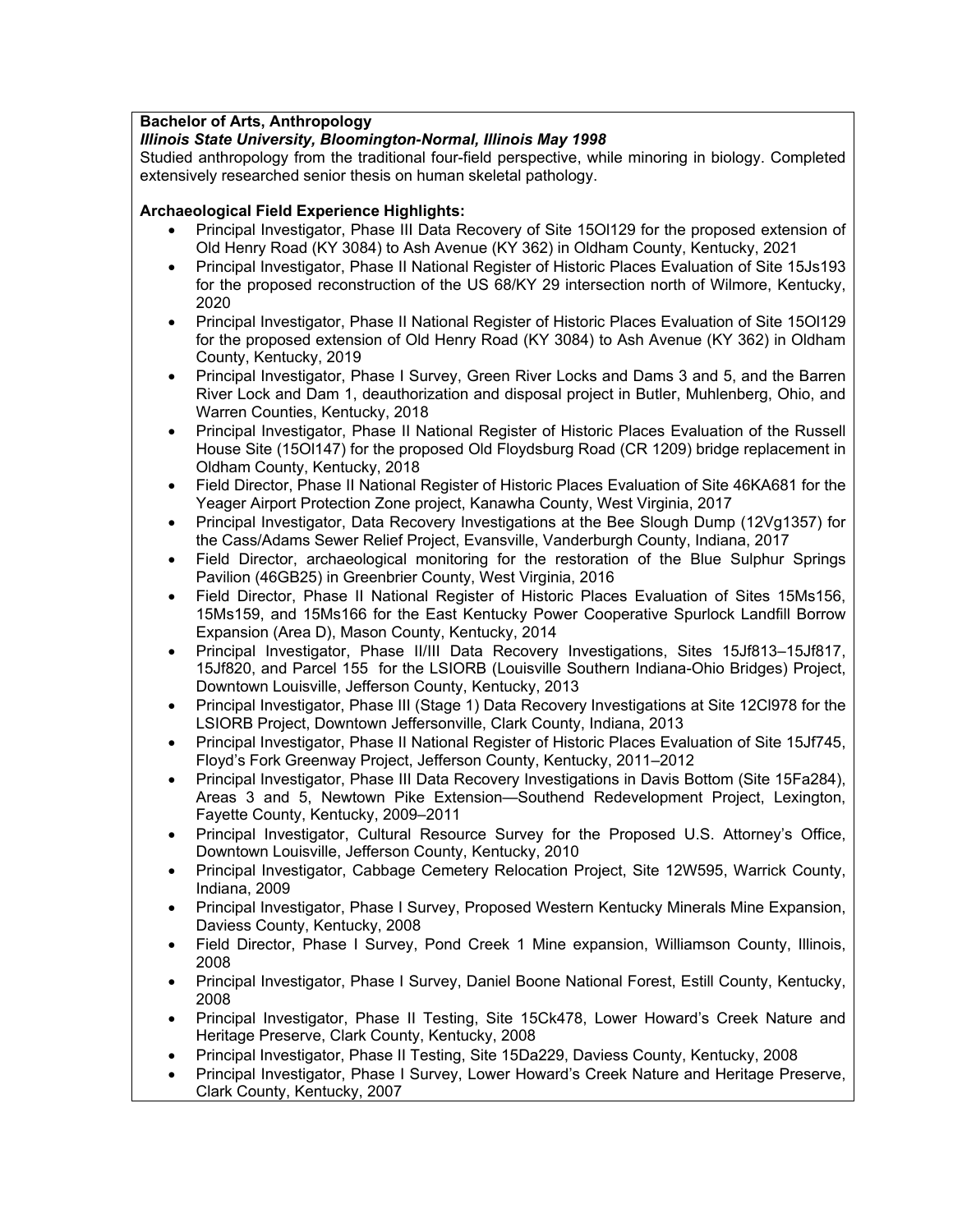- Field Director, Phase II Testing, Site 11WM115 (Pond Creek 1 Mine), Williamson County, Illinois, 2007
- Principal Investigator, Phase II Testing, Sites 15Da241 and 15Da243 (Proposed Western Kentucky Minerals, Inc., Joes Run Mine [Permit Application Number 830-0092]), Daviess County, Kentucky, 2007
- Principal Investigator, Phase II/III Data Recovery Investigations, Sites 15Jf717 and 15Jf718 for the LSIORB (I-65 Accelerated) Project, Downtown Louisville, Jefferson County, Kentucky, 2006
- Field Director, Phase II Testing, Site 15Gd89 (U.S. 27 road realignment), Garrard County, Kentucky, 2006
- Field Director, Phase I Survey, Proposed Saddle Ridge Development Area, Shelby County, Kentucky, 2006
- Field Director, Phase III Mitigation, 11WM334, Williamson County, Illinois, 2006
- Field Director/Senior Archaeologist, Phase I Survey and Phase II Testing, Henry's Station Historic Site (40SV161), 2005

### **Select Publications and Technical Reports:**

- Faberson, Tanya A. (2020) *National Register of Historic Places Evaluation of Site 15Ol129 for the Old Henry Road (KY 3084) Extension to Ash Avenue (KY 362) Project in Oldham County, Kentucky (Item No. 5-367.20)*. Contract Publication Series 19-719. Cultural Resource Analysts, Inc., Lexington, Kentucky.
- Faberson, Tanya A. (2019) *An Archaeological Survey for the Green River Locks and Dams 3 and 5, and the Barren River Lock and Dam 1, Deauthorization and Disposal Project in Butler, Muhlenberg, Ohio, and Warren Counties, Kentucky.* Contract Publication Series 18-477. Cultural Resource Analysts, Inc., Lexington, Kentucky.
- Faberson, Tanya A. (2018) *National Register of Historic Places Evaluation of the Russell House Site (15Ol147) for the Proposed Old Floydsburg Road (CR 1209) Bridge Replacement Project in Oldham County, Kentucky (Item No. 5-494.00)*. Contract Publication Series 17-510. Cultural Resource Analysts, Inc., Lexington, Kentucky.
- Faberson, Tanya A., C. Michael Anslinger, Steven C. Pullins, and Jeremy W. Pye (2017) *National Register Evaluation of Archaeological Site 46KA681 for the Yeager Airport Runway Protection Zone Project in Charleston and Elk Districts, Kanawha County, West Virginia.* Contract Publications Series 17-250. Cultural Resource Analysts, Inc., Lexington, Kentucky.
- Harth, Aaron L., Lisa J. Kelley, Tanya A. Faberson, and J. Howard Beverly (2017) *Evansville's Bee Slough Dump: Data Recovery Investigations at Site 12Vg1357 for the Cass/Adams Combined Sewer Overflow Project in Vanderburgh County, Indiana (Vols. 1 and 2)*. Contract Publication Series 17-056. Cultural Resource Analysts, Inc., Evansville, Indiana.
- Faberson, Tanya A., and Lisa J. Kelley (2015/2016) *Hidden Histories Buried by the Freeways: Nineteenth- to Twentieth-Century Working-Class Neighborhoods in Downtown Louisville's Historic East Side and Industrial Butchertown (Vols. 1 and 2)*. Contract Publication Series 13- 046 and 16-037. Cultural Resource Analysts, Inc., Lexington, Kentucky.
- Herndon, Richard L., and Tanya A. Faberson (2015) *National Register Evaluation of Archaeological Sites 15Ms155, 15Ms156, 15Ms157, 15Ms159, 15Ms161, 15Ms163, 15Ms165, 15Ms166, 15Ms173, 15Ms175, and 15Ms176 for the Spurlock Landfill Expansion Project (Area D) in Mason County, Kentucky*. Contract Publication Series 14-479. Cultural Resource Analysts, Inc., Lexington, Kentucky.
- Faberson, Tanya A., and Jennifer M. Price (2014) *Archaeological Data Recovery Investigations for the Proposed Newtown Pike Extension—Small Area Development Plan, City of Lexington, Fayette County, Kentucky (Item No. 7-593.00). Davis Bottom: Residential Transformations of a Neighborhood on the Periphery, Vol. 2*. Contract Publication Series 09-040. Cultural Resource Analysts, Inc., Lexington, Kentucky.
- Bradbury, Andrew P., Randall Cooper, and Tanya A. Faberson (2012) *National Register of*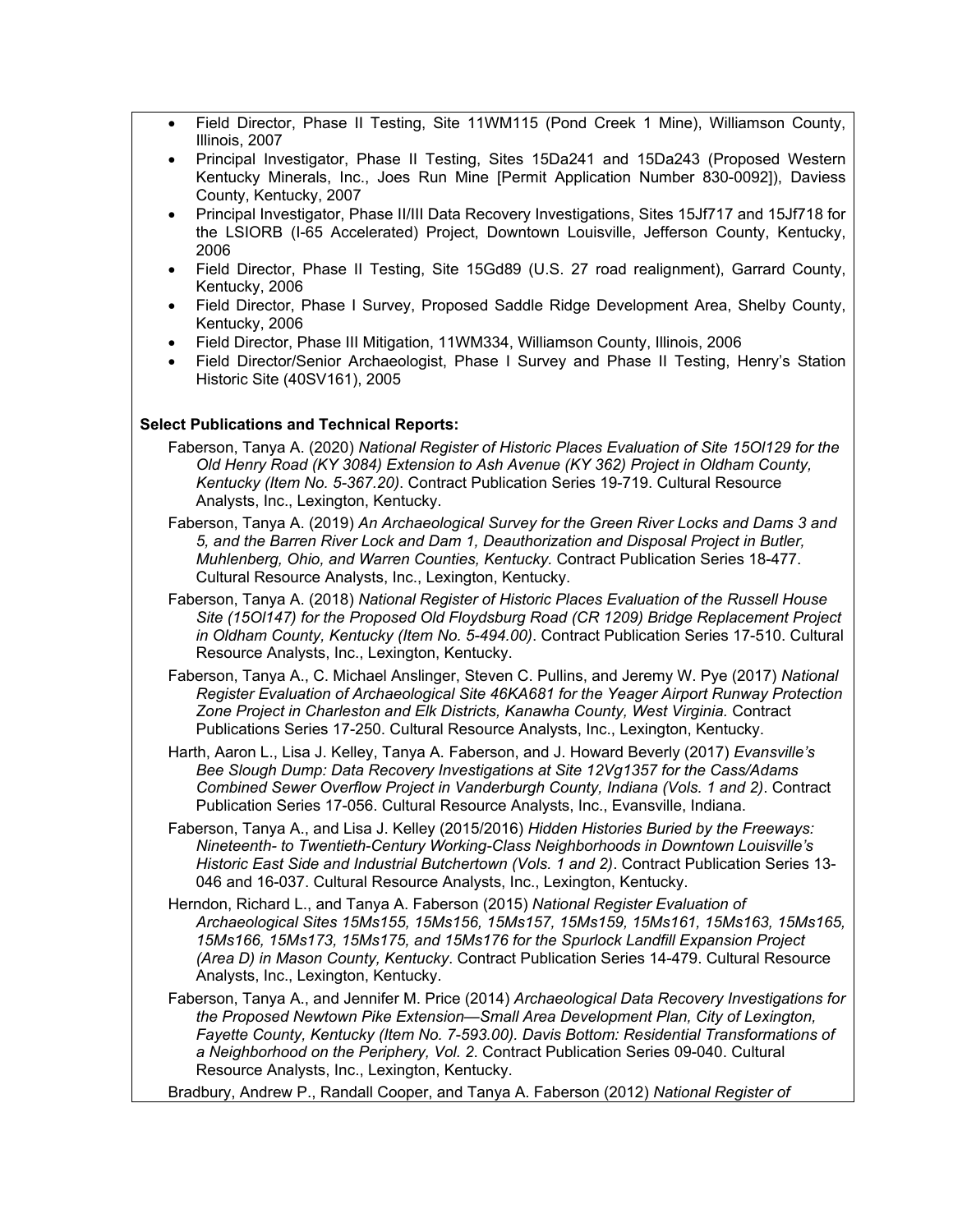*Historic Places Evaluation of Sites 15Jf462 and 15Jf745 for the Floyds Fork Greenway Project 3 in Jefferson County, Kentucky (Item No. 5-393.00)*. Contract Publication Series 11-111. Cultural Resource Analysts, Inc., Lexington, Kentucky.

- Faberson, Tanya A. (2011) Review: From the Miners' Doublehouse: Archaeology and Landscape in a Pennsylvania Coal Company Town by Karen Bescherer Metheny. University of Tennessee Press, Knoxville, 2007. *Southeastern Archaeology* 30(2):421–422.
- Faberson, Tanya A. (2011) *Phase I Cultural Resource Investigations for the Proposed United States Attorney's Office Building Project, Louisville, Jefferson County, Kentucky*. Contract Publication Series 10-167. Cultural Resource Analysts, Inc., Lexington, Kentucky.
- Faberson, Tanya A., and Jennifer L. Barber (2010) Social Change and Neighborhood Transformations in the Late Nineteenth and Early Twentieth Centuries: The Urban Archaeology of Three Communities in the Ohio Valley. In *Pottery, Passages, Postholes, and Porcelain: Essays in Honor of Charles H. Faulkner*, edited by Timothy E. Baumann and Mark D. Groover, pp. 183–210. Reformatted and Printed Copy of Tennessee Archaeology 4(1–2). Report of Investigations No. 53, Department of Anthropology, and Occasional Paper No. 22, Frank H. McClung Museum, University of Tennessee, Knoxville.
- Faberson, Tanya A. (2008) Racial Purity: 1900–1910. In *Encyclopedia of Race and Racism*, *Vol. 2*, edited by John Hartwell Moore, pp. 466–472. Macmillan Reference, Woodbridge, Connecticut.
- Faberson, Tanya A. (2008) Sexuality. In *Encyclopedia of Race and Racism*, *Vol. 3*, edited by John Hartwell Moore, pp. 31–33. Macmillan Reference, Woodbridge, Connecticut.
- Faberson, Tanya A. (2008) *A Cultural Resource Survey Of Oil Well Locations For The Proposed Refurbishment Of Existing Wells In The Maple And Williams Leases Within The Daniel Boone National Forest, Cumberland Ranger District, Estill County, Kentucky*. Contract Publication Series 08-136. Cultural Resource Analysts, Inc., Lexington, Kentucky.
- Faberson, Tanya A. (2007, March) Unlined Cisterns?: Misconceptions of Deep Unlined Pits on Nineteenth-Century Farmstead Sites in Southern Illinois. Paper presented at the Ohio Valley Urban and Historic Archaeology Conference, Highland Heights, Kentucky.
- Faberson, Tanya A. (2007) *Erstwhile Days along Pearl and Lafayette: Physical Change in a Louisville Neighborhood, 1850–1860. Survey and Data Recovery Results for Sites 15Jf716, 15Jf717, and 15Jf718 in the I-65 Accelerated Section of the Louisville Southern Indiana Ohio River Bridges Project, Louisville, Jefferson County, Kentucky.* Contract Publication Series 06- 201. Cultural Resource Analysts, Inc., Lexington.
- Anderson, Jason M., and Tanya A. Faberson (2007) *National Register Evaluation of Site 15Gd87 and 15Gd89 for the Proposed Relocation of U.S. 27 in Garrard County, Kentucky (Item No. 7- 26.01)*. Contract Publication Series 06-157. Cultural Resource Analysts, Inc., Lexington, Kentucky.
- Faberson, Tanya A. (2006) *Phase III Mitigation of Site 11WM334 for the Proposed Pond Creek 1 Coal Mine, Williamson County, Illinois*. Contract Publication Series 06-075. Cultural Resource Analysts, Inc., Lexington, Kentucky.
- Herndon, Richard L., and Tanya A. Faberson (2006) *Archaeological Monitoring of Geotechnical Borings for the Proposed Kennedy Bridge Interchange Area of the Ohio River Bridges Project in Jefferson County, Kentucky: Phases 1 through 5 (Item No. 5-118.0)*. Contract Publication Series 06-096, Cultural Resource Analysts, Inc., Lexington, Kentucky.
- Faberson, Tanya A. (2006) *An Archival History of the Proposed Newtown Pike Extension Small Area Development Plan, City of Lexington, Fayette County, Kentucky (Item No. 7-593): Davis Bottoms: Residential Transformations of a Neighborhood on the Periphery, Vol. 1*. Contract Publication Series 06-040, Cultural Resource Analysts, Inc., Lexington, Kentucky.
- Faberson, Tanya A. (2005) *Phase I and Phase II Testing for Cultural Resources at Henry's Station (40SV161) in Kodak, Sevier County, Tennessee*. Report prepared for the Henry's Station Foundation. Archaeological Research Laboratory, Department of Anthropology, University of Tennessee, Knoxville.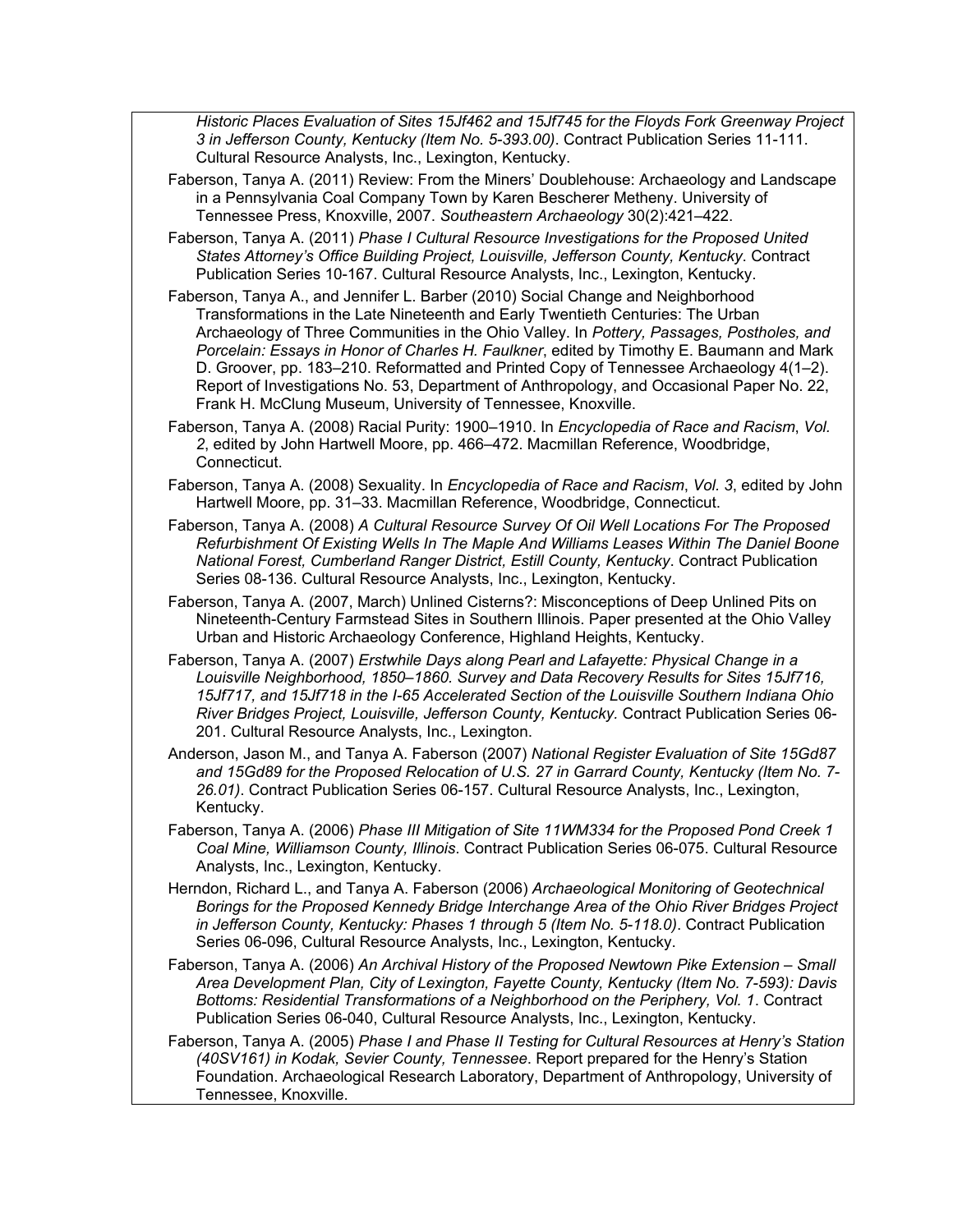### **Specialized training:**

- Section 106 Training, Ohio Department of Transportation, Office of Environmental Services, March 2011
- Anti-terrorism Level 1 Awareness Training, July 2010
- OSHA 10 Hour Construction Industry Outreach Training Program, 2010
- Section 106: Principles and Practice (SRI Foundation), January 2007
- Geoarchaeology Workshop, Center for American Archeology, Kampsville, Illinois, August 2007
- Section 106 Advanced Topics: Consulting on Complex Undertakings, Ohio Historic Preservation Office, October 2007
- OSHA Competent Person: Excavation, Trenching, and Shoring
- OSHA Health and Safety Compliance Training annual
- Adult CPR, First Aid, and Bloodborne Pathogens
- Wilderness First Aid

## **Anthropology courses taught:**

- Historical Archaeology; Historical Archaeology artifact identification; Urban Archaeology
- North American Prehistory, Prehistoric Archaeology
- Introduction to Physical Anthropology; Introduction to Cultural Anthropology

## **Women's Studies Courses taught:**

Images of Women in Literature: Biography/Autobiography; Women in Society

## **Select Academic Positions:**

- Faculty Lecturer, Dept. of Anthropology, University of Tennessee, Knoxville 2005–2006
- Graduate Teaching Associate, Dept. of Anthropology, University of Tennessee, Knoxville, 2004–2005
- Historical Archaeology Lab Supervisor, Dept. of Anthropology, University of Tennessee, Knoxville, 2003–2004
- Graduate Teaching Associate, Dept. of Women's Studies, University of Tennessee, Knoxville, 2000–2003

## **Awards and Honors:**

- Graduate Student Teaching Award**,** Office of the Chancellor. The University of Tennessee, Knoxville, 2005
- Woman of Achievement Award, Commission for Women. The University of Tennessee, Knoxville, 2002

## **University Service:**

- Graduate teaching orientation and instruction, University of Tennessee, Knoxville, 2004 and 2005
- Women's Studies committee, University of Tennessee, Knoxville, 2000–2003

## **Military Service:**

USAF 1992–1993, Honorable Discharge, A1C; AWACS E-3 Radar Operator

## **Professional Societies:**

- Society for Historical Archaeology
- Urban History Association
- Register of Professional Archaeologists